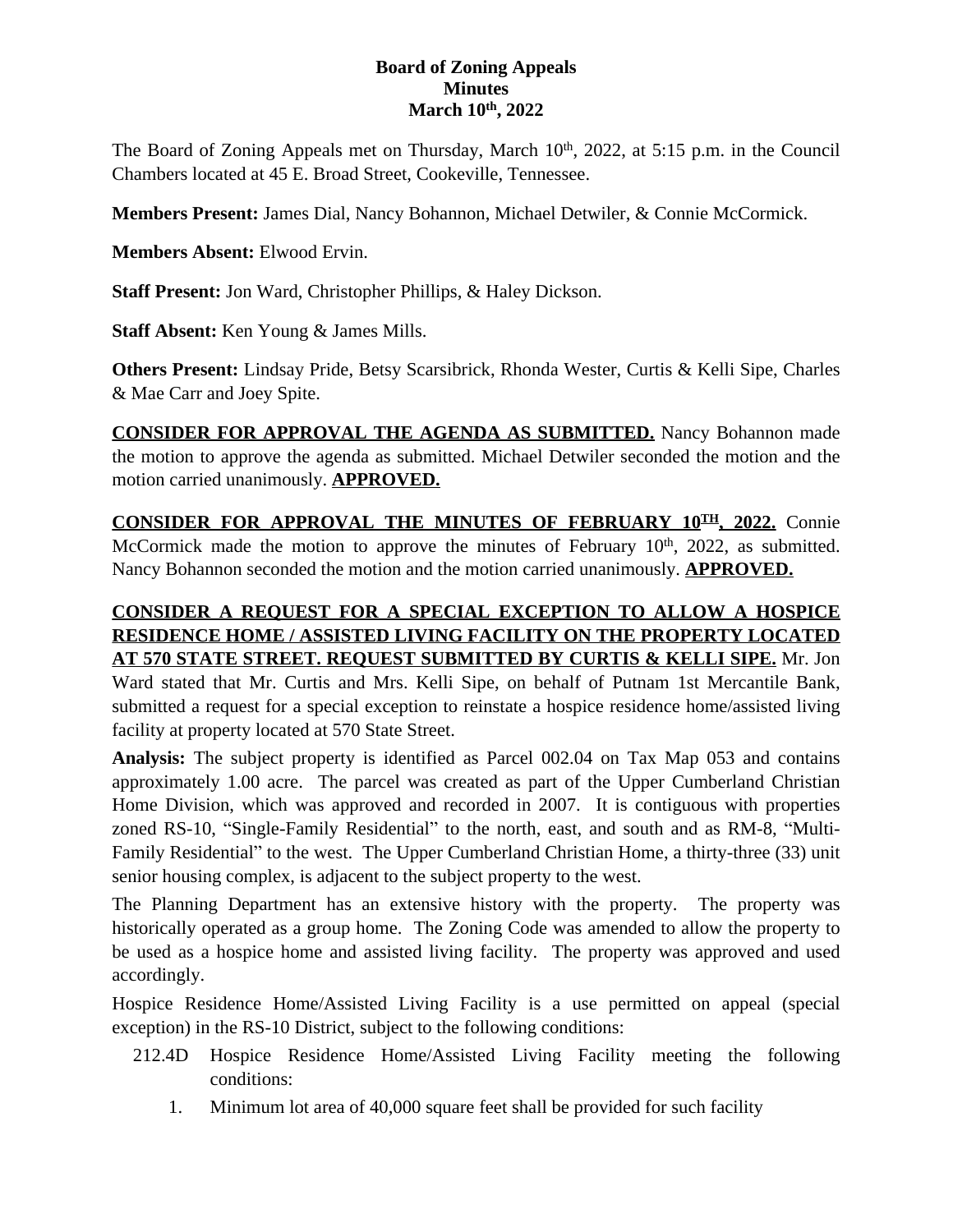- 2. Maximum of twelve (12) residents shall reside at the facility
- 3. Minimum of one (1) off-street parking space per maximum number of residents and employees shall be provided at the facility
- 4. No freestanding signs shall be permitted
- 5. Shall be located on property contiguous with property zoned for multi-family residential purposes and shall be accessed from the same street as the contiguous property zoned for multi-family residential purposes
- 6. Structure shall be compatible with nearby residential structures in terms of scale and appearance
- 7. Site plan and floor plan shall be submitted to and approved by the Board of Zoning Appeals
- 8. Type 2 Screen/Buffer Yards as specified in section 208 of this Zoning Code shall be provided along all property lines abutting property zoned or used for single or twofamily residential purposes
- 9. All requirements of the State of Tennessee that pertain to the use and operation of the facility shall be met
- 10. Shall have been previously legally utilized as a group home

The special exception was last approved by the Board of Zoning Appeals on March 11, 2021, on behalf of an application submitted by Mrs. Kelli Sipe. A floor plan depicting the proposed utilization of the structure as a hospice residence home/assisted living facility was submitted at that time and has been submitted with the current application. The floorplan depicts a total of ten (10) bedrooms to be used for hospice/assisted living, with no changes since prior approval.

No changes are planned for the site, which was found to be compliant with the occupancy, signage, parking, and screening requirements when approved in 2017 and confirmed again in 2021. The site exceeds the minimum lot area requirement and exterior façade of the residential structure will not be altered. Also, as noted, the site is contiguous with property zoned for multifamily residential purposes and is accessed from the same street as the contiguous property zoned for multi-family residential purposes. The application was submitted to reinstate a previously approved special exception for the property.

In the opinion of the Planning Department all established conditions can be met and the property appears to be particularly suitable for the proposed use.

**Recommendation:** Approval of the request, subject to compliance with all applicable provisions of the Zoning Code.

Mrs. Kelli Sipe stated that the plan for the building is to allow 12 residents and intends it to be a Home of the Aged. Mrs. Sipe stated that they will allow third party providers for different services.

Mrs. Sipe's renovation vision includes an updated entrance and an exterior makeover, living room & sunroom expansion and renovating the bedrooms to contain private bathrooms.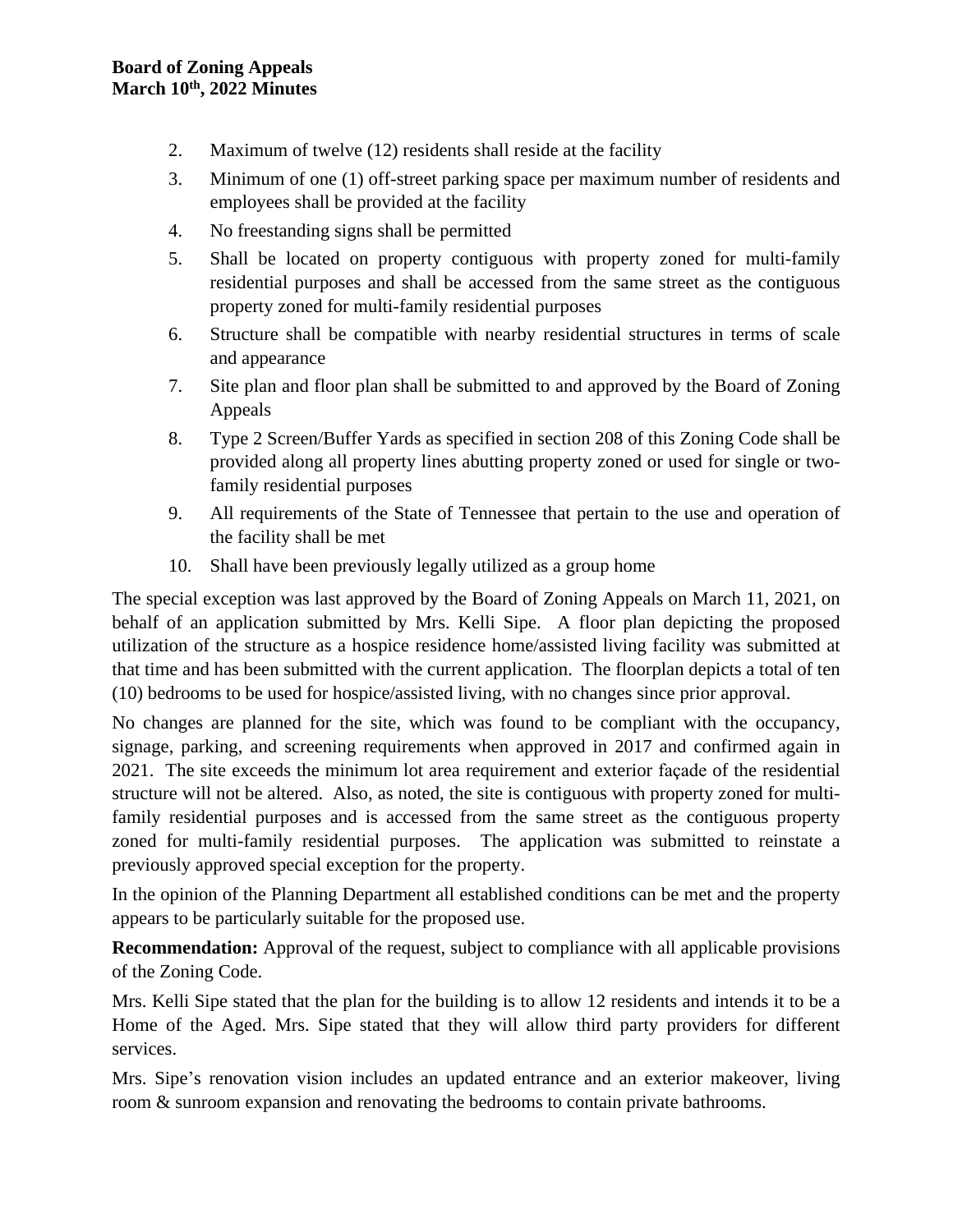Mr. Michael Detwiler asked what the timeline is for the renovations.

Mr. Curtis Sipe stated that they plan on have the renovations completed by end of year 2022 into early 2023.

Michael Detwiler made the motion to approve the request as recommended by staff. Connie McCormick seconded the motion and the motion carried unanimously. **APPROVED.**

## **CONSIDER A REQUEST FOR A VARIANCE TO REDUCE THE REAR YARD SETBACK REQUIREMENT FROM 20 FEET TO 9 FEET FOR A TOTAL VARIANCE OF 11 FEET FOR AN ADDITION TO A STRUCTURE FOR PROPERTY LOCATED AT 110 MCCLENNAN (TAX MAP 053A, GROUP G, PARCEL 043.00) IN THE RS10 ZONING DISTRICT. REQUEST SUBMITTED BY RHONDA WESTER.** Mr. Jon Ward stated that Ms. Rhonda Wester has submitted a request for a variance to reduce the rear yard setback requirement from twenty (20) feet to nine (9) feet for a total variance of eleven (11) feet for an addition to a structure for property located at 110 McClellan Court in the RS-10, "Single-Family Residential" District.

**Analysis:** The subject property is identified as Tax Map 053A, Group G, Parcel 043.00 and contains approximately 0.29 acres (12,632 sq. ft.). The subject property is zoned RS-10, "Single-Family Residential" as are all adjacent properties. An existing single-family home is located on the site.

The RS-10, "Single-Family Residential" District requires a minimum lot size of 10,000 square feet. The district also requires a twenty (20) foot rear yard setback. The house, as currently constructed, conforms to the setback requirements of the district.

Ms. Wester submitted the variance request as she is currently constructing a bedroom addition to the rear of the existing structure. The contractor for the project did not obtain building permits prior to construction. The addition extends approximately eleven (11) feet into the building setback at the northeast corner and extends approximately nine (9) feet into the setback at the southeast corner. The addition is also located within a twenty (20) foot public utility and drainage easement established with the University – Hospital Urban Renewal Area Plat recorded in 1974.

The property is encumbered by topography. The lot has 22 feet of relief from the front to the rear. The property includes slopes in excess of 19 percent around the existing structure. Due to topographic constraints, the Planning Department recognizes hardship on the existing lot. The rear portion of the home appears to be the only area that would provide a reasonable opportunity for an addition. The Water Quality Control Department has agreed to allow an adjustment to the easement for the existing service line to accommodate the addition.

**In the opinion of the Planning Department the requested variance will not be detrimental to the public welfare or injurious to other property in the area. The Planning Department further concludes topographic constraints of the lot present a justified hardship.**